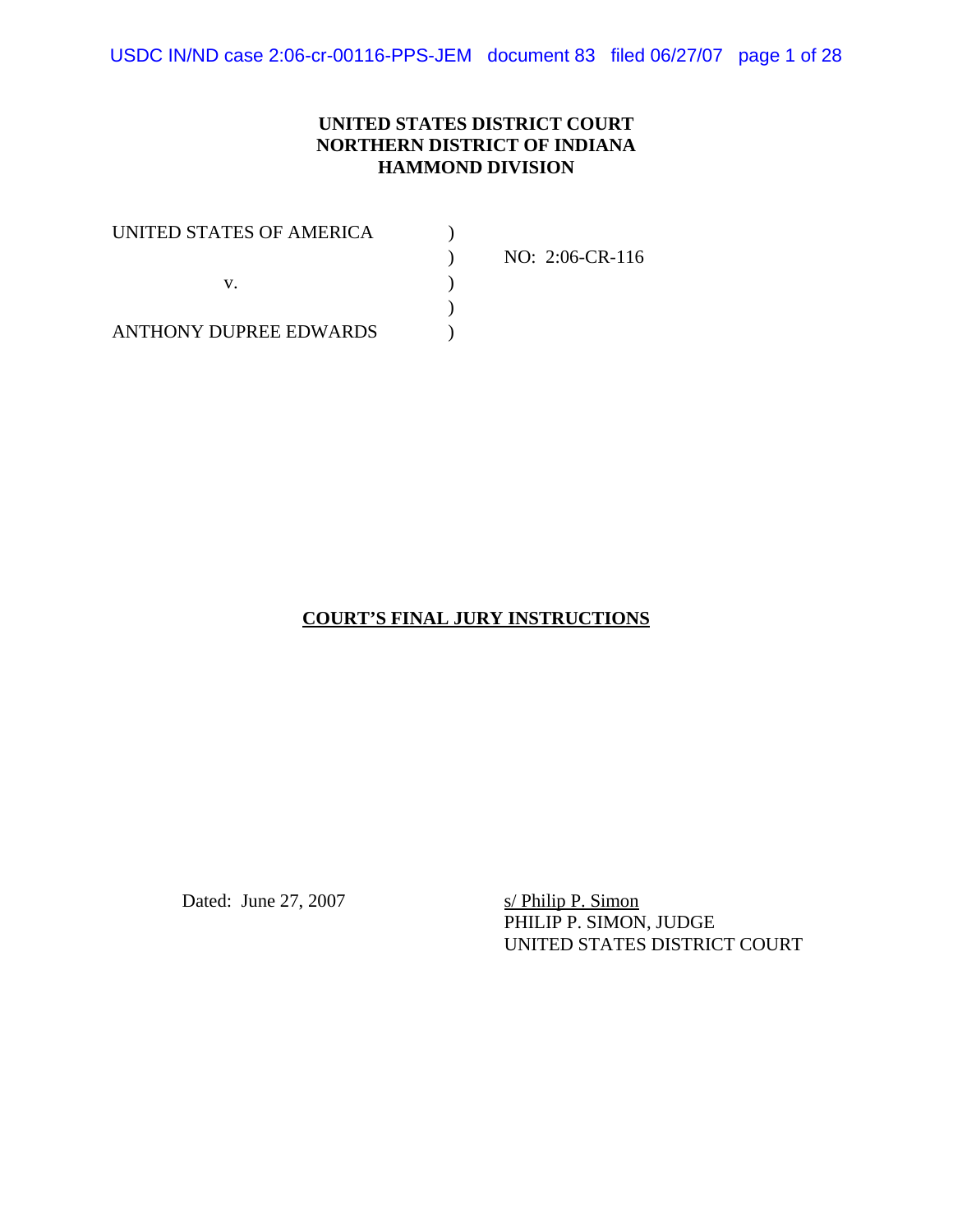Members of the jury, you have seen and heard all the evidence and the arguments of the attorneys. Now I will instruct you on the law.

You have two duties as a jury. Your first duty is to decide the facts from the evidence in the case. This is your job, and yours alone.

Your second duty is to apply the law that I give you to the facts. You must follow these instructions, even if you disagree with them. Each of the instructions is important, and you must follow all of them.

Perform these duties fairly and impartially. Do not allow sympathy, prejudice, fear, or public opinion to influence you. You should not be influenced by any person's race, color, religion, national ancestry, or sex.

Nothing I say now, and nothing I said or did during the trial, is meant to indicate any opinion on my part about what the facts are or about what your verdict should be.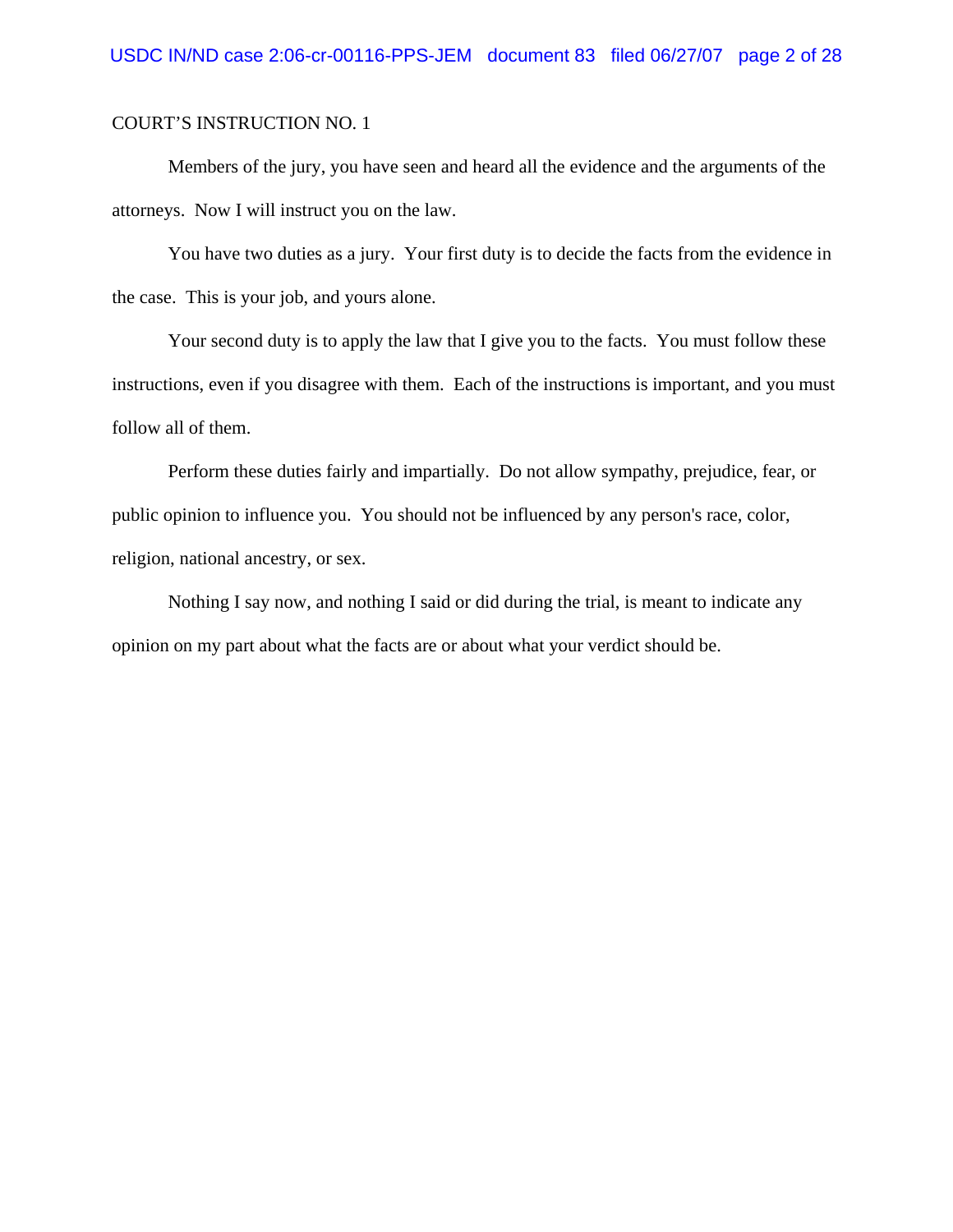The evidence consists of the testimony of the witnesses and the exhibits admitted in evidence.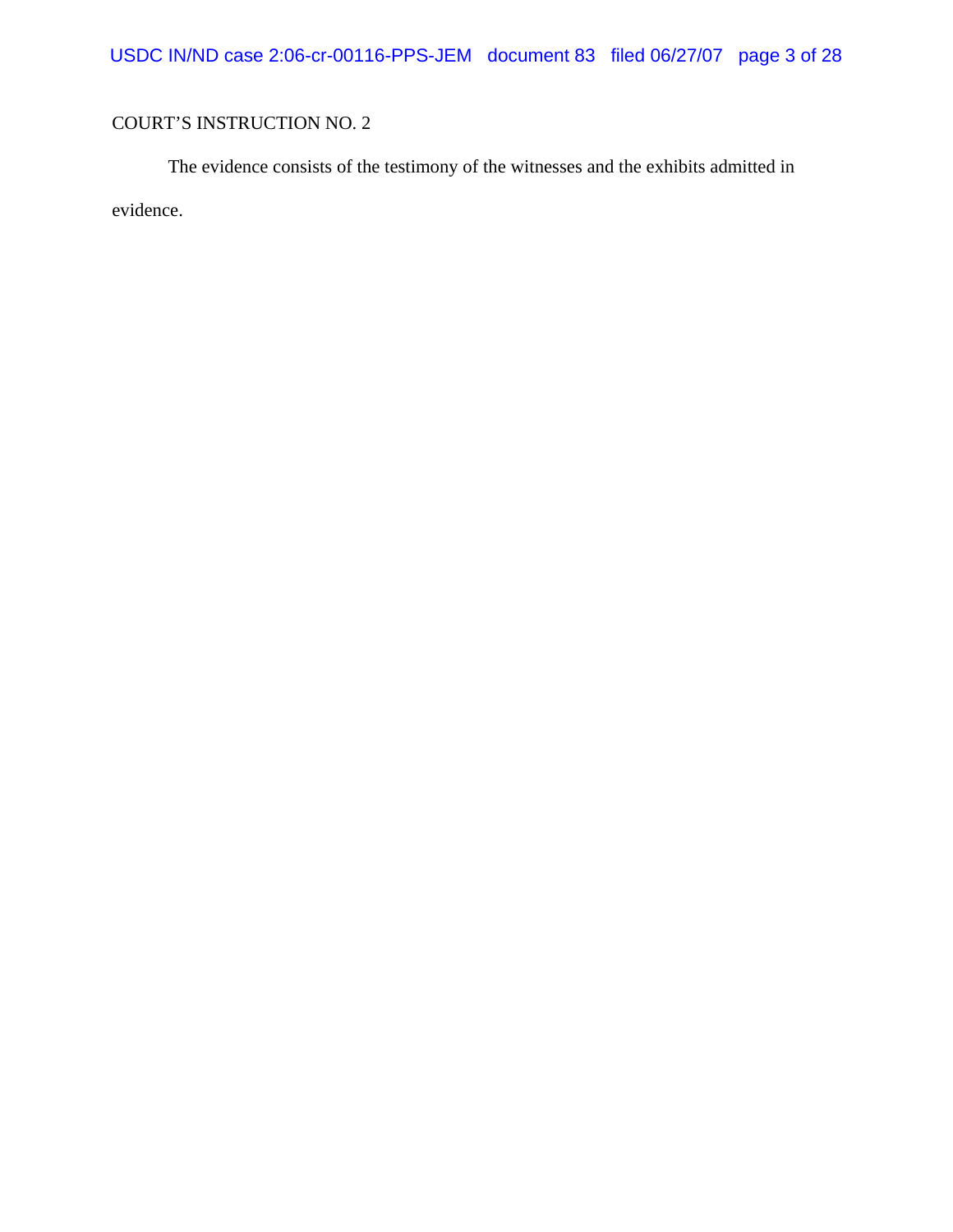You are to decide whether the testimony of each of the witnesses is truthful and accurate, in part, in whole, or not at all, as well as what weight, if any, you give to the testimony of each witness.

In evaluating the testimony of any witness, you may consider, among other things:

- the witness's intelligence;

- the ability and opportunity the witness had to see, hear, or know the things that the

witness testified about;

- the witness's memory;

- any interest, bias, or prejudice the witness may have;

- the manner of the witness while testifying; and

- the reasonableness of the witness's testimony in light of all the evidence in the case.

You should judge the defendant's testimony in the same way that you judge the testimony of any other witness.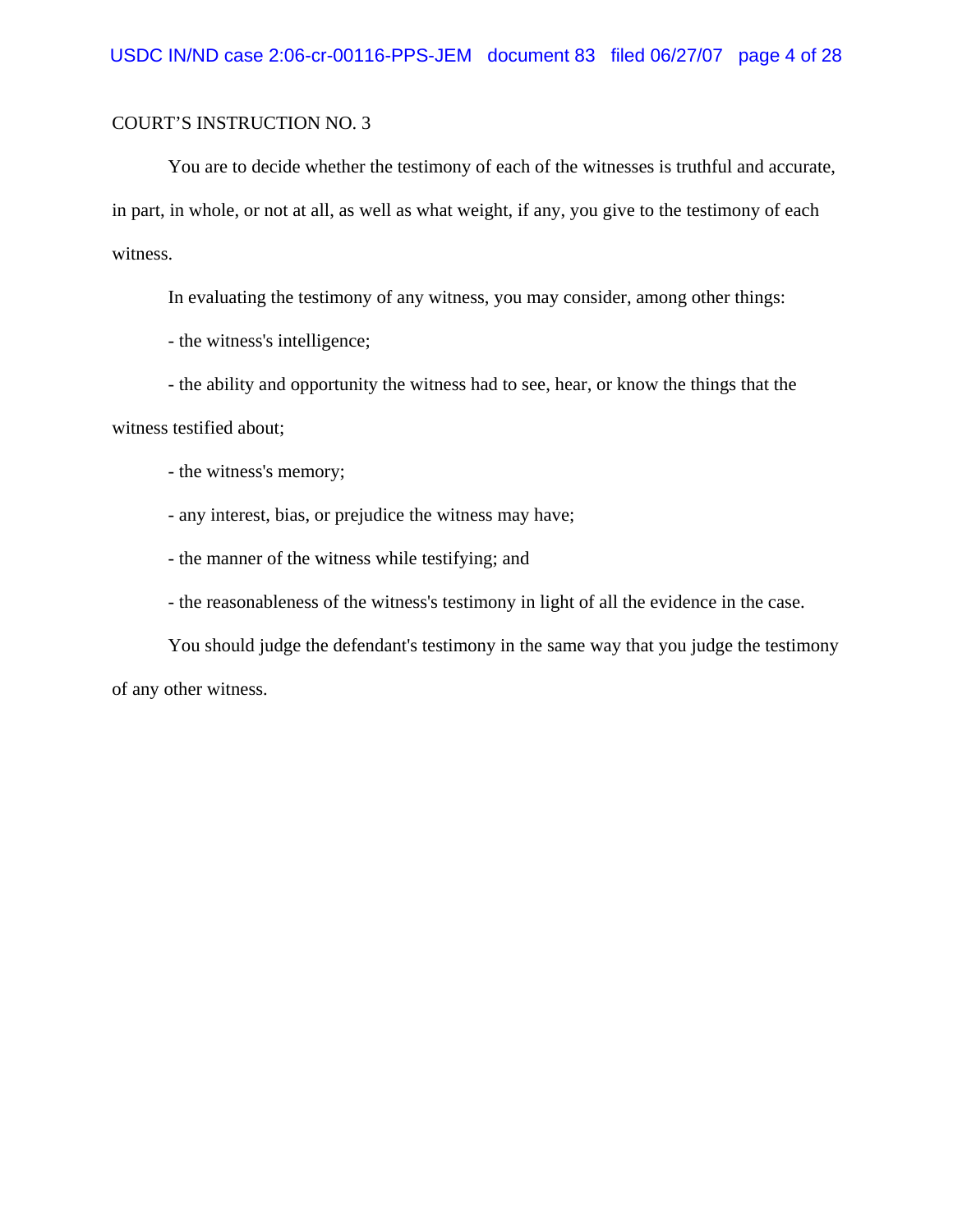You should use common sense in weighing the evidence and consider the evidence in light of your own observations in life.

In our lives, we often look at one fact and conclude from it that another fact exists. In law we call this "inference." A jury is allowed to make reasonable inferences. Any inferences you make must be reasonable and must be based on the evidence in the case.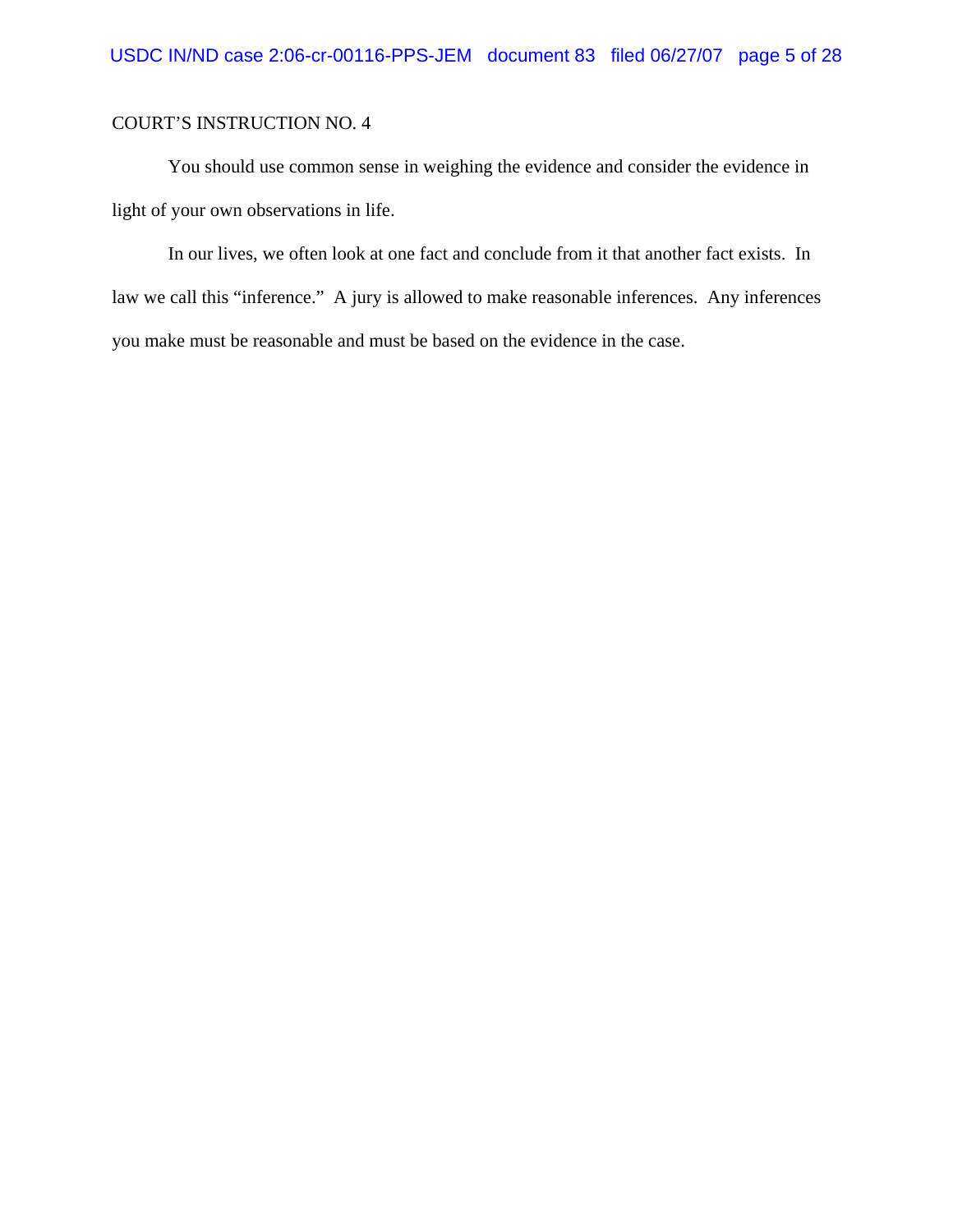Some of you have heard the phrases "circumstantial evidence" and "direct evidence." Direct evidence is the testimony of someone who claims to have personal knowledge of the commission of the crime which has been charged, such as an eyewitness. Circumstantial evidence is the proof of a series of facts which tend to show whether the defendant is guilty or not guilty. The law makes no distinction between the weight to be given either direct or circumstantial evidence. You should decide how much weight to give to any evidence. All the evidence in the case, including the circumstantial evidence, should be considered by you in reaching your verdict.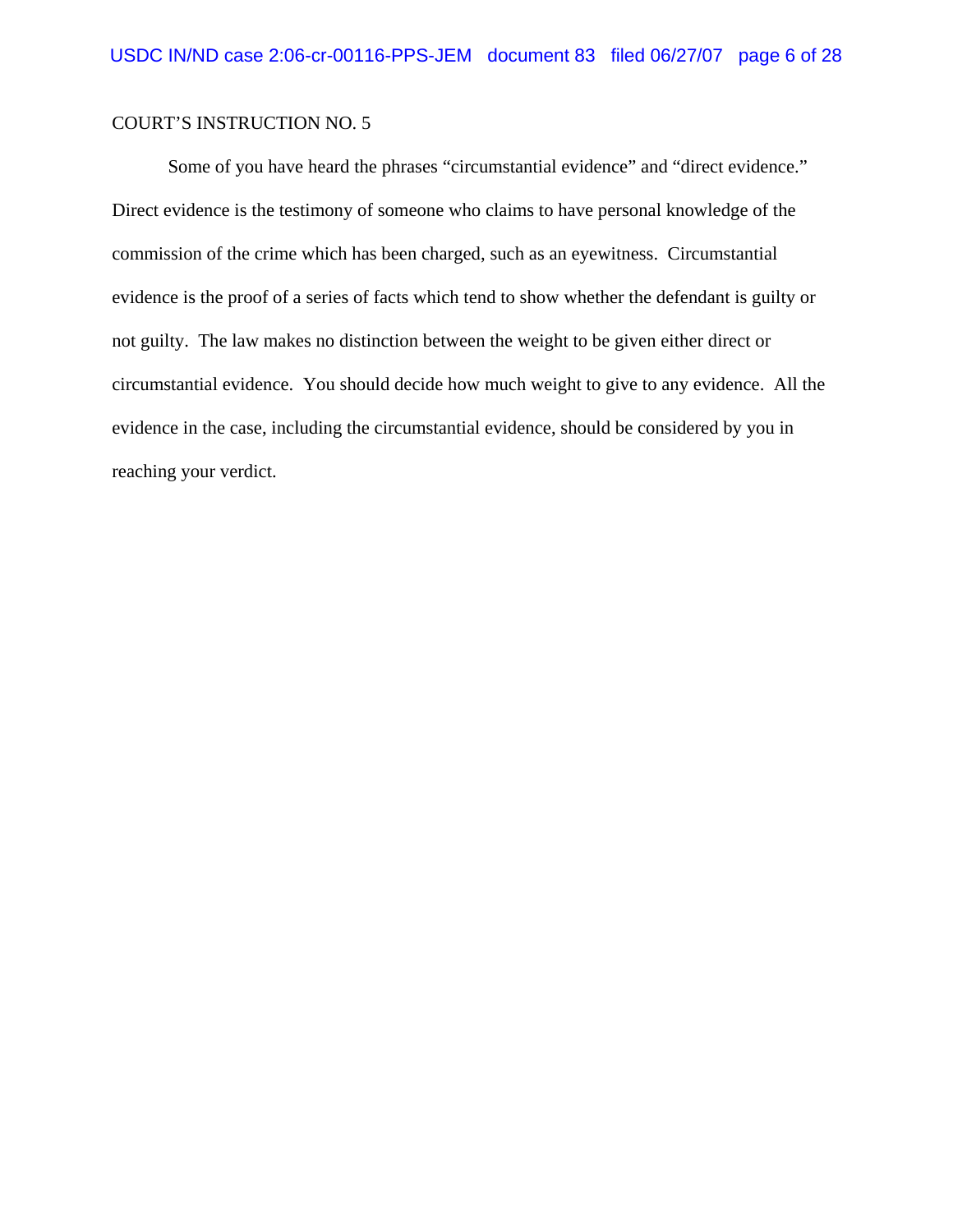Certain things are not evidence. I will list them for you:

First, anything that you may have seen or heard outside the courtroom is not evidence and must be entirely disregarded. This includes any press, radio, or television reports you may have seen or heard. Such reports are not evidence and your verdict must not be influenced in any way by such publicity.

Second, questions and objections by the lawyers are not evidence. Attorneys have a duty to object when they believe a question is improper. You should not be influenced by any objection or by my ruling on it.

Third, the lawyers' statements to you are not evidence. The purpose of these statements is to discuss the issues and the evidence. If the evidence as you remember it differs from what the lawyers said, your memory is what counts.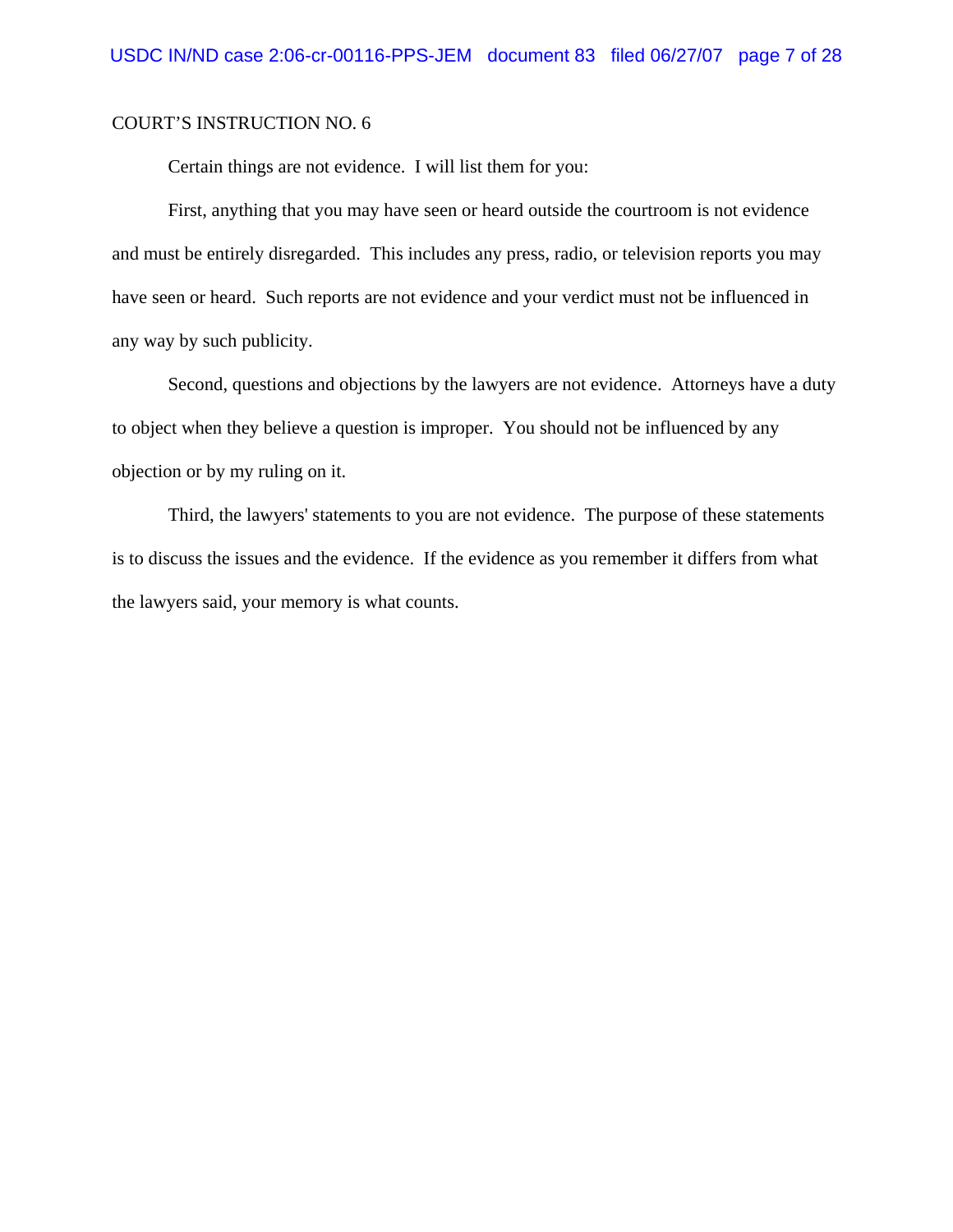You may find the testimony of one witness or a few witnesses more persuasive than the testimony of a larger number. You need not accept the testimony of the larger number of witnesses.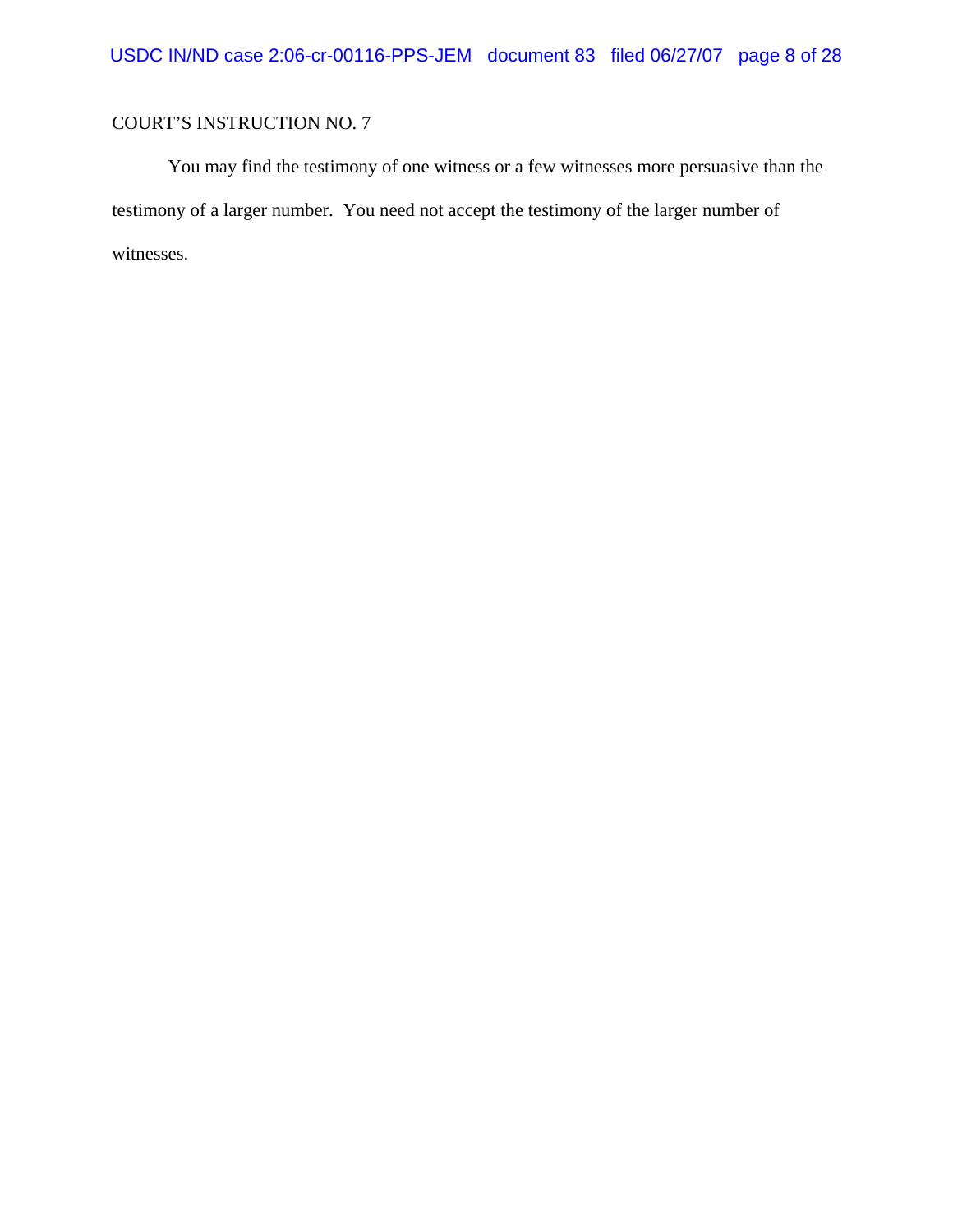The indictment in this case is the formal method of accusing the defendant of an offense and placing the defendant on trial. It is not evidence against the defendant and does not create any inference of guilt.

The defendant is charged in the indictment with the offense of knowingly and intentionally possessing with the intent to distribute five (5) grams or more of a mixture or substance containing a detectable amount of cocaine base that constitutes crack cocaine. The defendant has pleaded not guilty to this charge.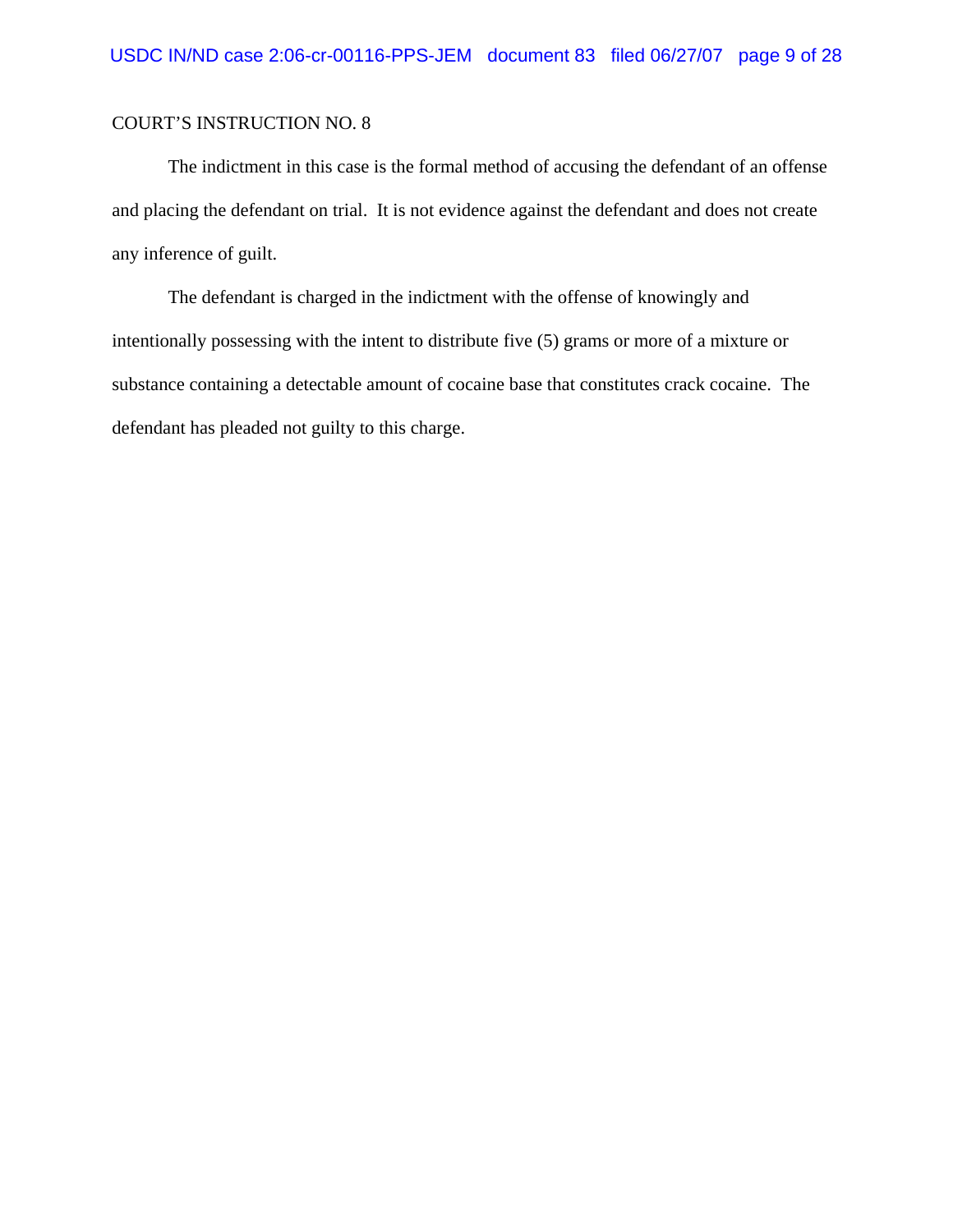The defendant is presumed to be innocent of the charge. This presumption continues during every stage of the trial and your deliberations on the verdict. It is not overcome unless from all the evidence in the case you are convinced beyond a reasonable doubt that the defendant is guilty as charged. The government has the burden of proving the guilt of the defendant beyond a reasonable doubt.

This burden of proof stays with the government throughout the case. The defendant is never required to prove his innocence or to produce any evidence at all.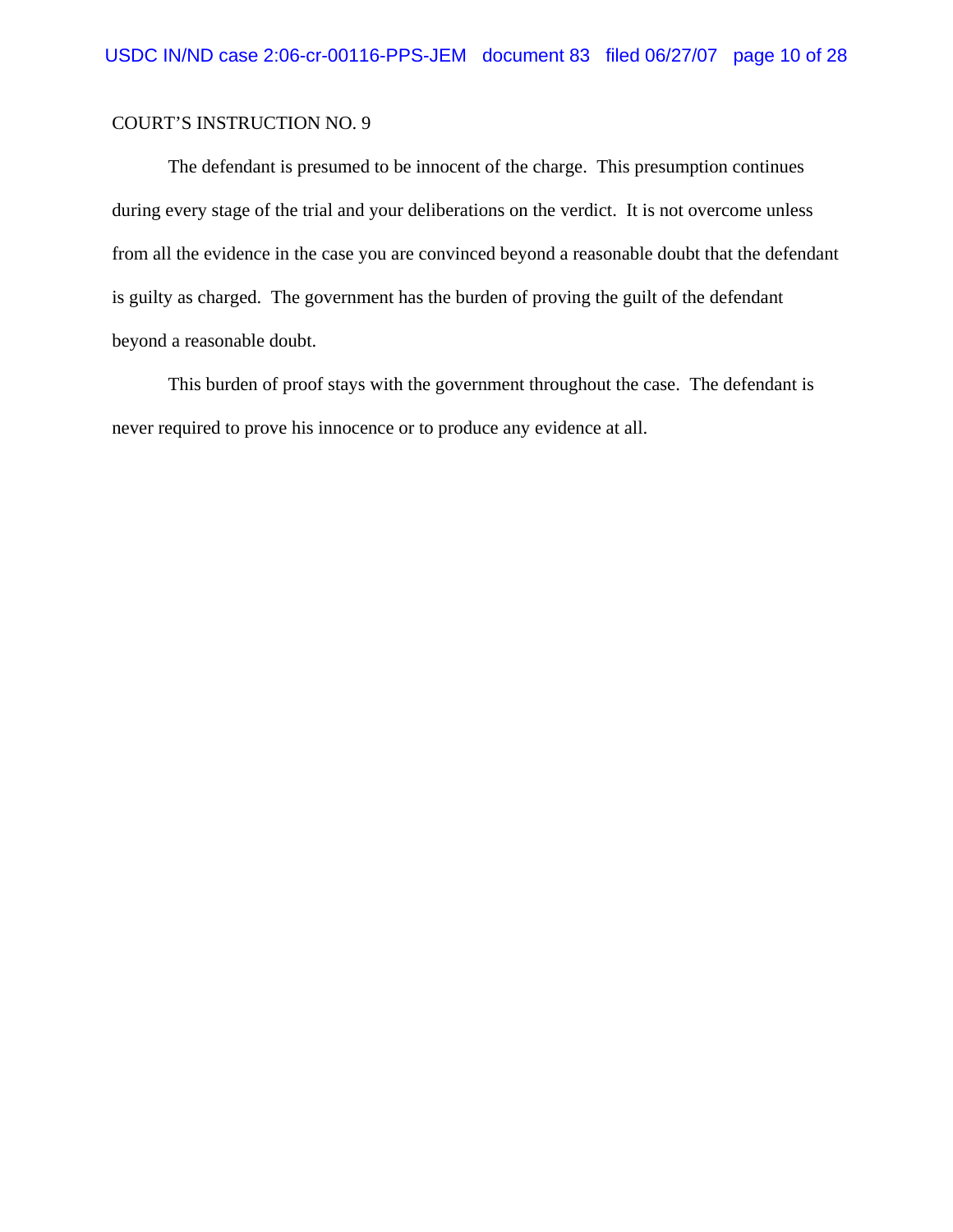You have received evidence of statements said to be made by the defendant to law enforcement officers. You must decide whether the defendant did in fact make the statements. If you find that the defendant did make the statements, then you must decide what weight, if any, you feel the statements deserve. In making this decision, you should consider all matters in evidence having to do with the statements, including those concerning the defendant himself and the circumstances under which the statements were made.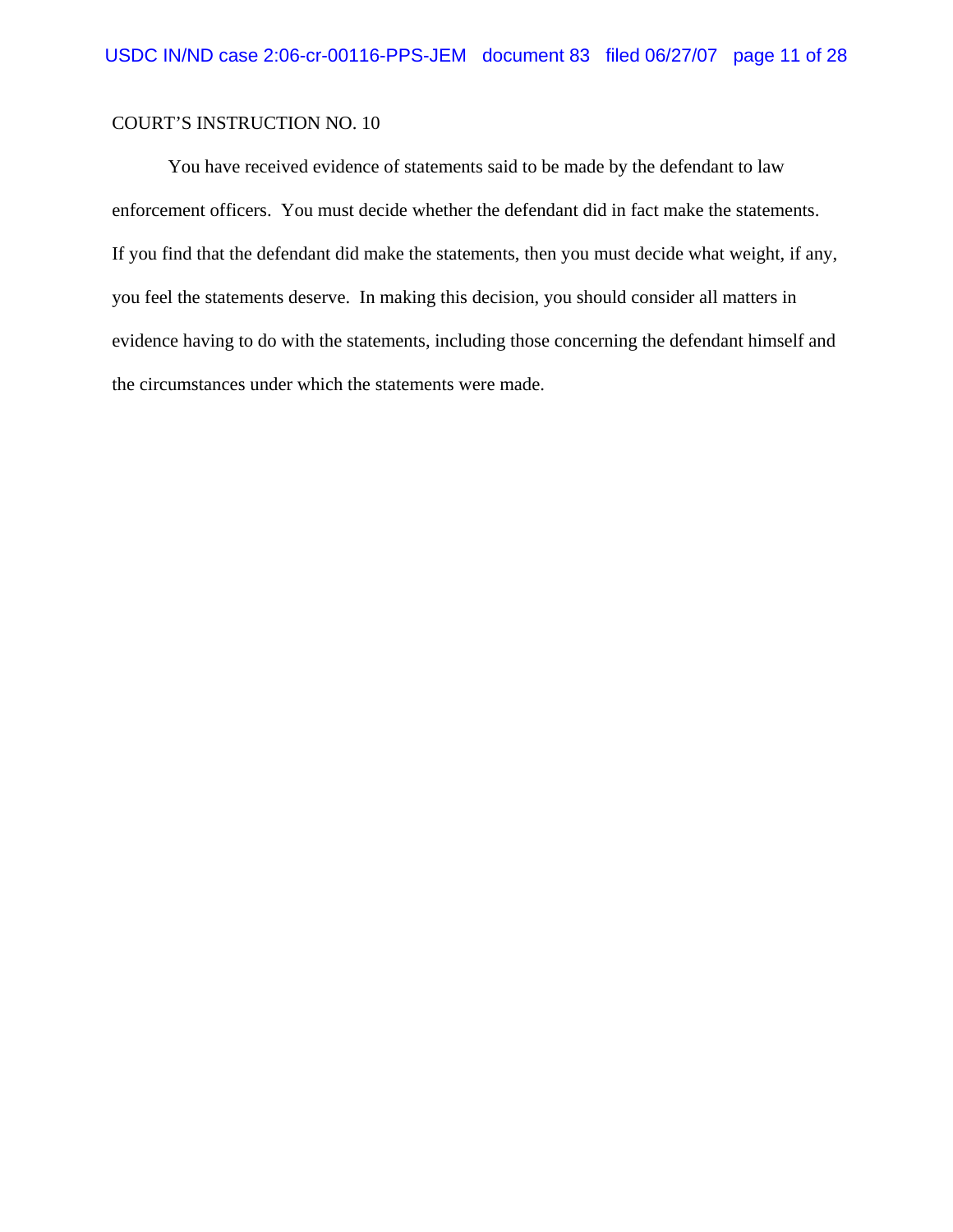You have heard witnesses give opinions about matters requiring special knowledge or skill. You should judge this testimony in the same way that you judge the testimony of any other witness. The fact that such a person has given an opinion does not mean that you are required to accept it. Give the testimony whatever weight you think it deserves, considering the reasons given for the opinion, the witness' qualifications, and all of the other evidence in the case.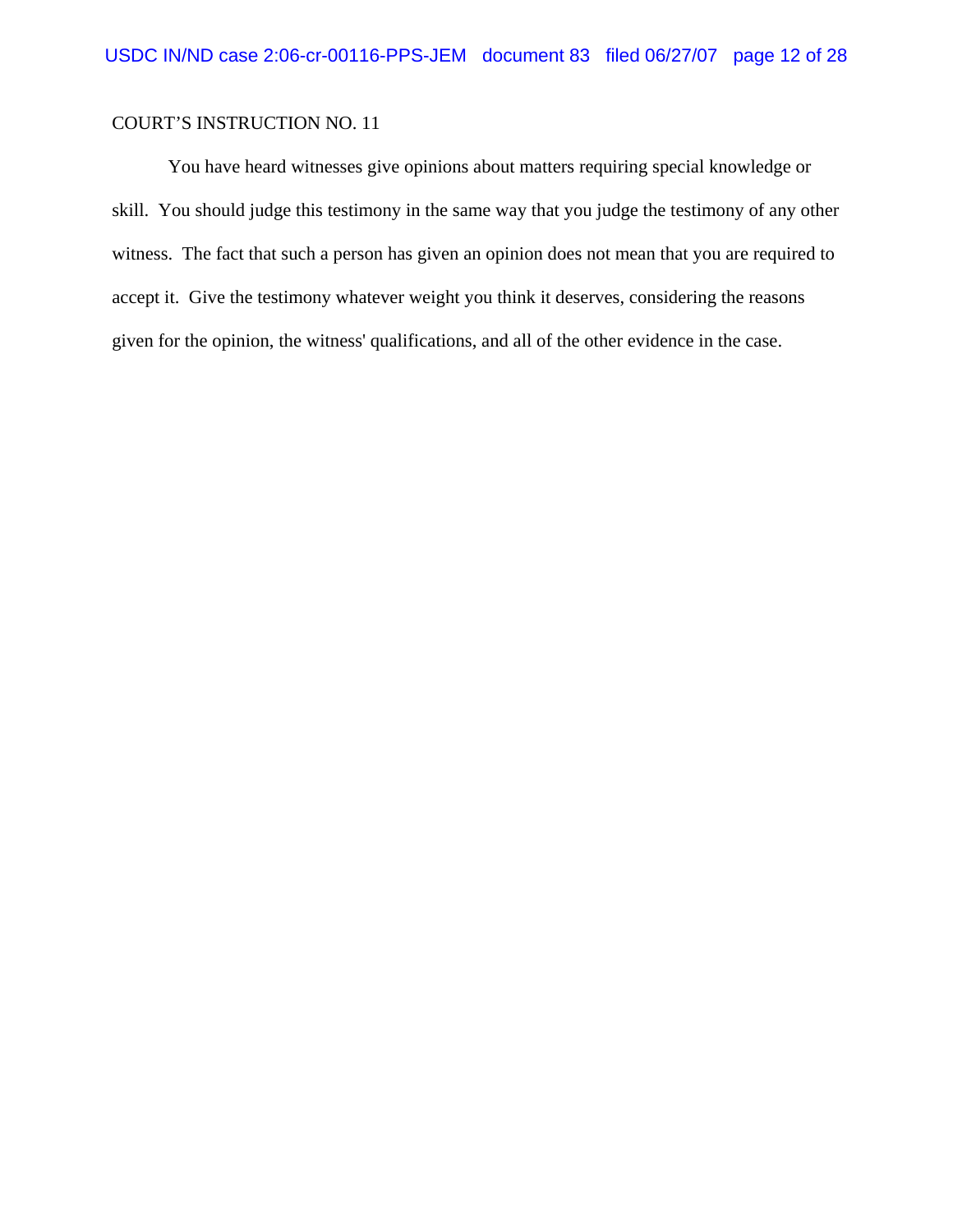You have heard testimony of an identification of a person. Identification testimony is an expression of belief or impression by the witness. You should consider whether, or to what extent, the witness had the ability and the opportunity to observe the person and to make a reliable identification later. You should also consider the circumstances under which the witness later made the identification.

The government has the burden of proving beyond a reasonable doubt that the defendant was the person who committed the crime charged.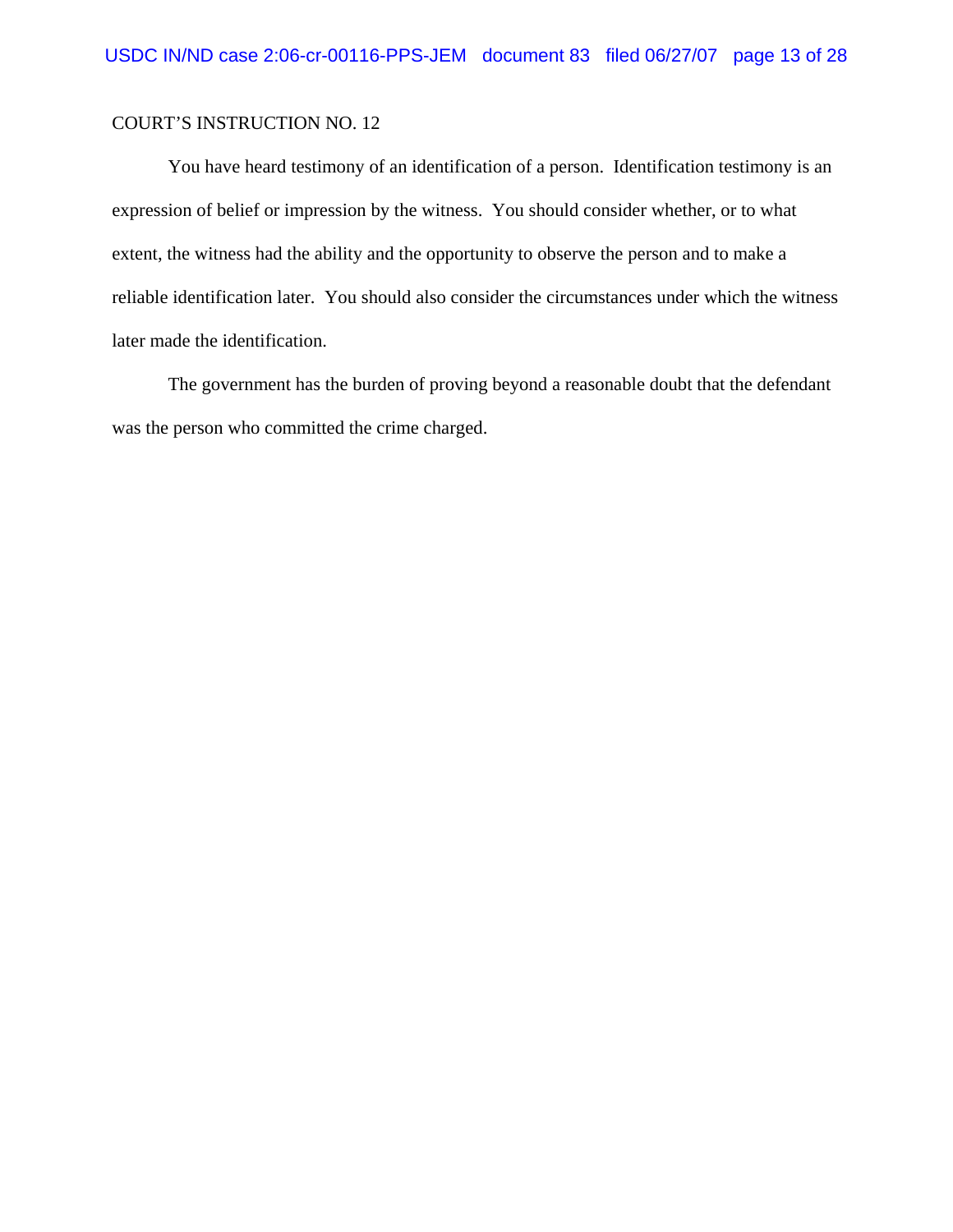An alleged statement made by a defendant before trial that is inconsistent with the defendant's testimony here in court may be used by you as evidence of the truth of the matters contained in it, and also in deciding the truthfulness and accuracy of that defendant's testimony in this trial.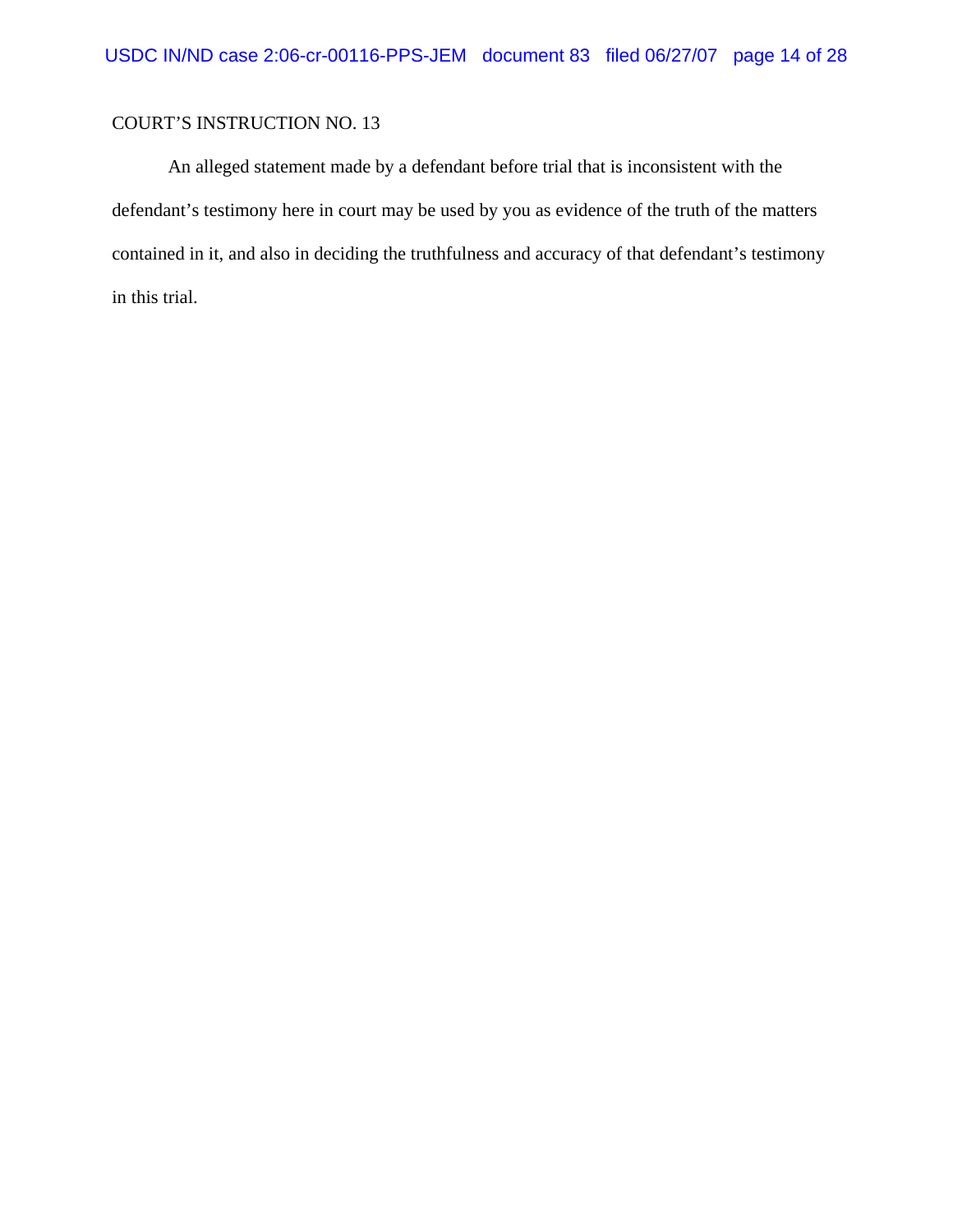You have heard evidence of acts of the defendant other than those charged in the indictment. You may consider this evidence only to understand the relationship between the defendant and the witness David Beagle. You should consider this evidence only for this limited purpose.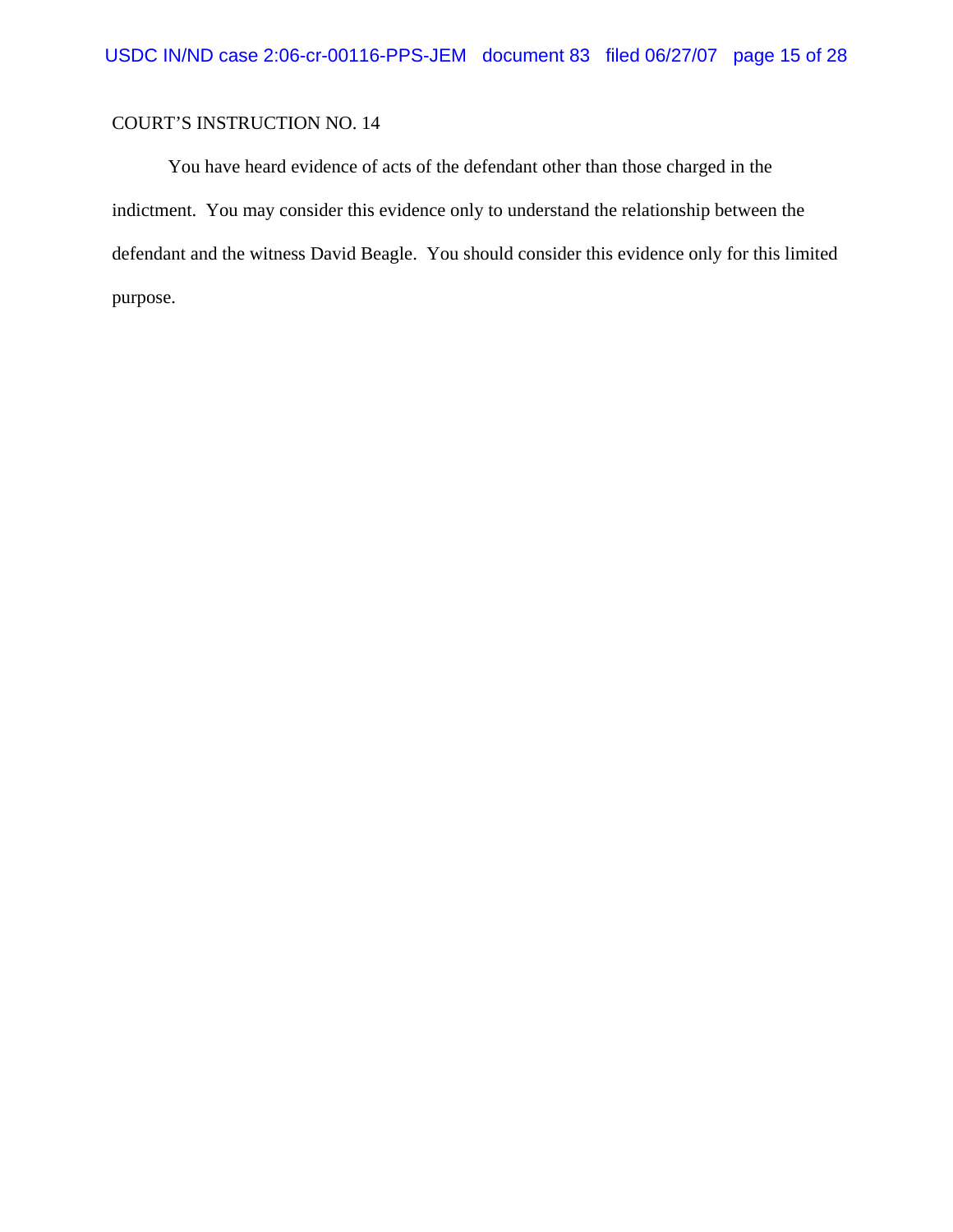You have heard evidence that David Beagle has been convicted of a crime. You may consider this evidence only in deciding whether Beagle's testimony is truthful in whole, in part, or not at all. You may not consider this evidence for any other purpose.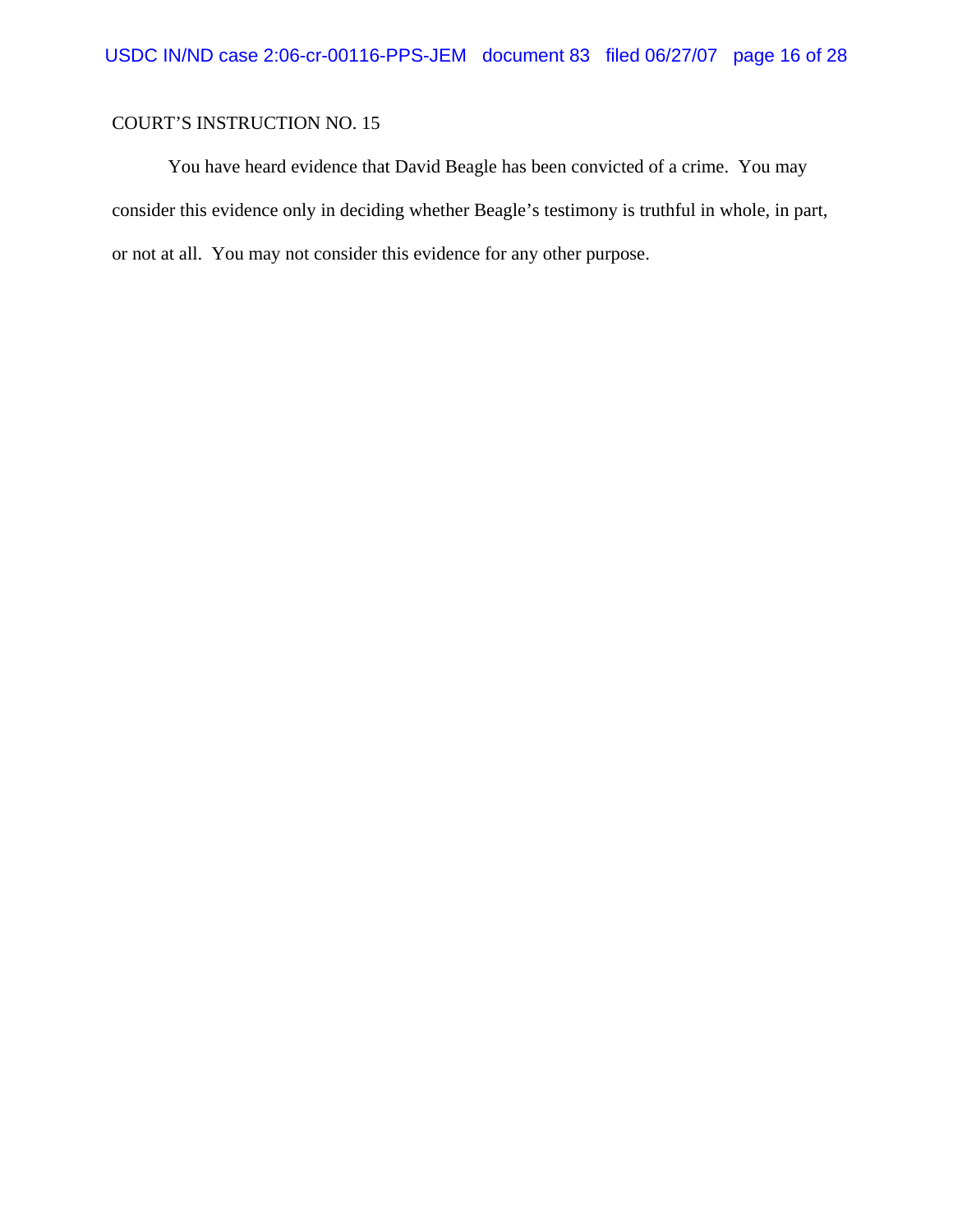You have heard testimony from David Beagle who:

(a) received immunity; that is, a promise from the government that any testimony or other information he provided would not be used against him in a criminal case; and

(b) received benefits from the government in connection with this case, namely a written plea agreement in which the government promised Beagle to ask the judge who sentences him to reduce Beagle's sentence as a result of his cooperation and testimony in this case.

You may give his testimony such weight as you feel it deserves, keeping in mind that it must be considered with caution and great care.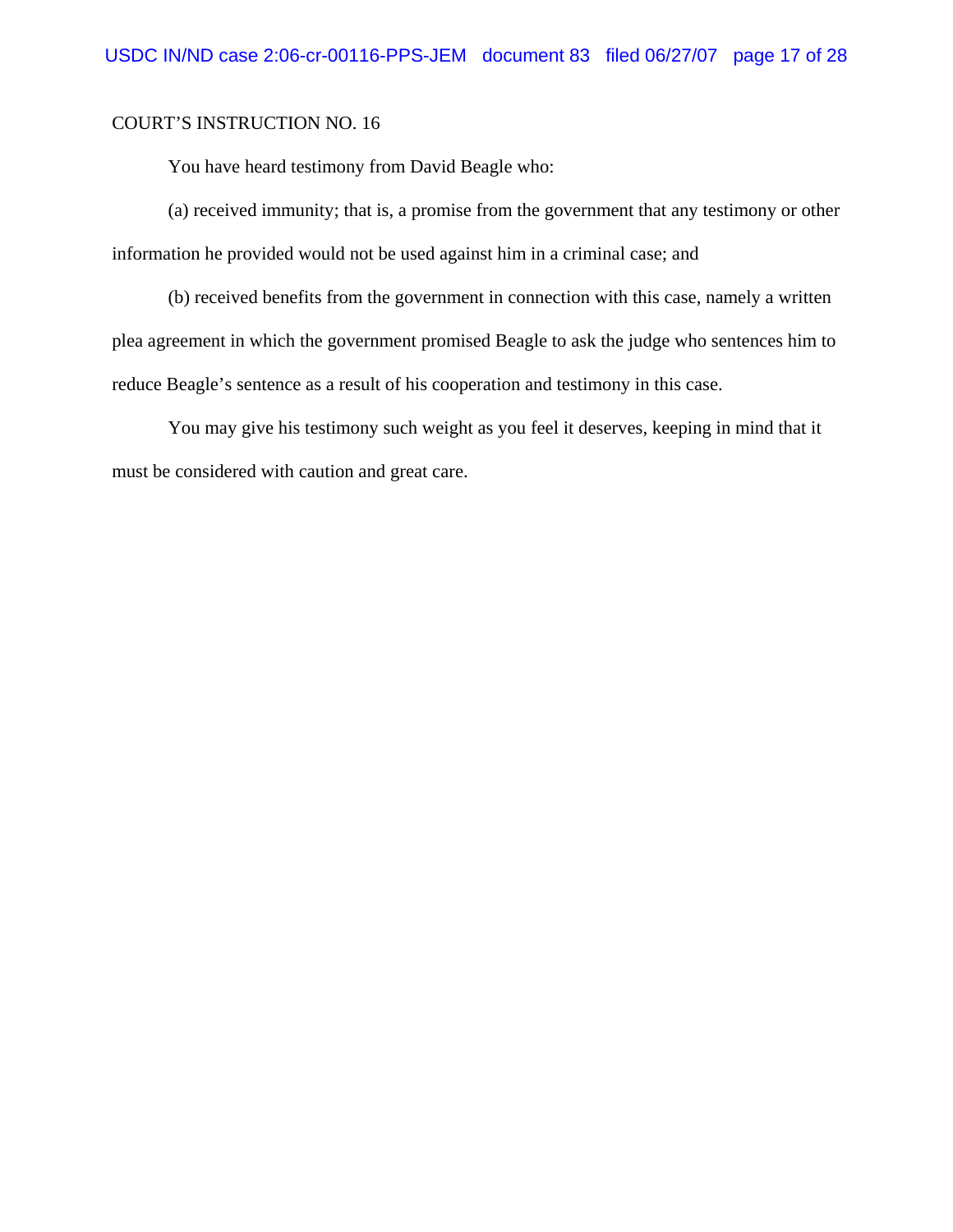Certain summaries are in evidence. They truly and accurately summarize the contents of voluminous records, and should be considered together with and in the same way as all other evidence in the case.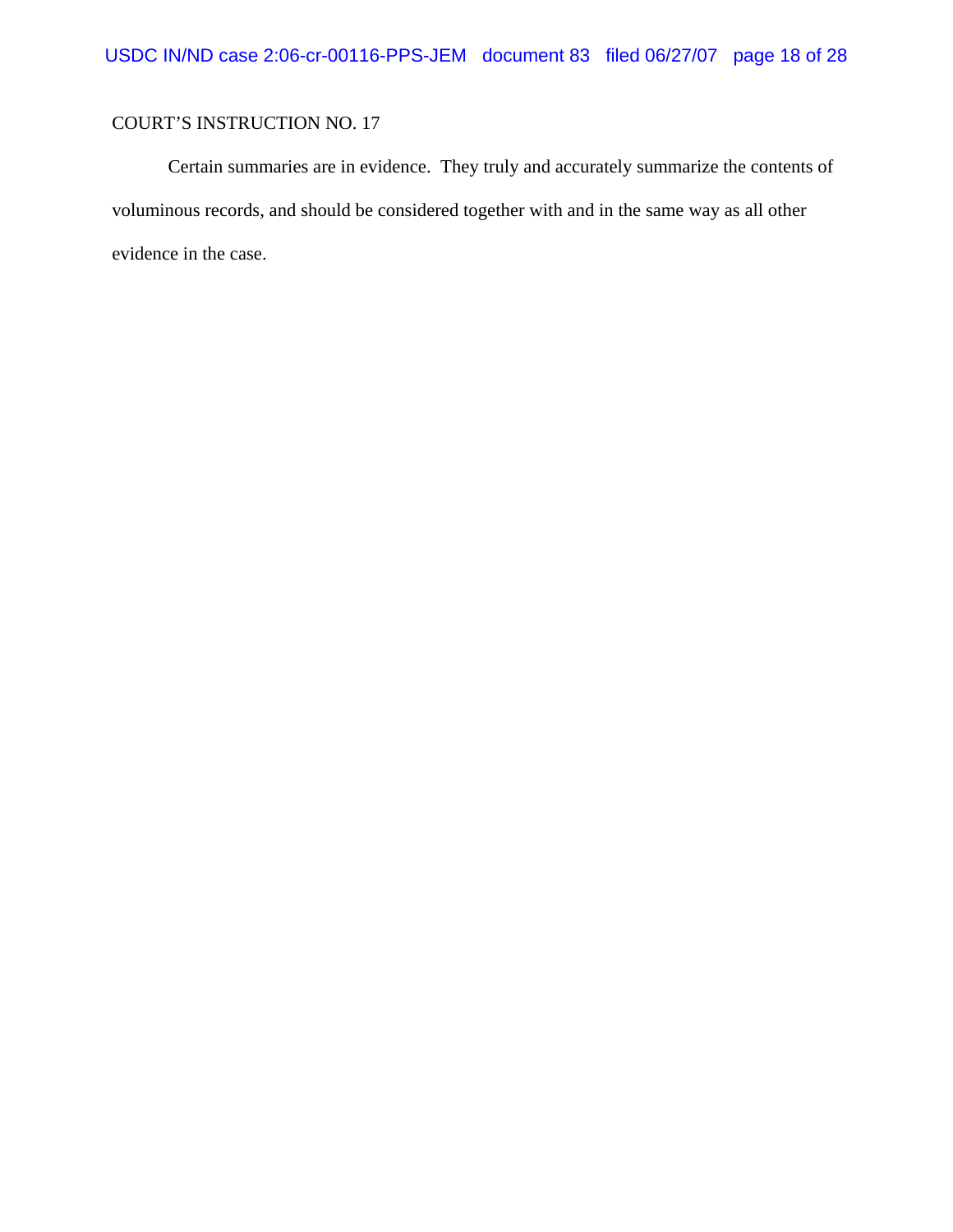The indictment charges that the offense was committed "on or about" July 13, 2006. The government must prove that the alleged offense happened reasonably close to that date but is not required to prove that the alleged offense happened on that exact date.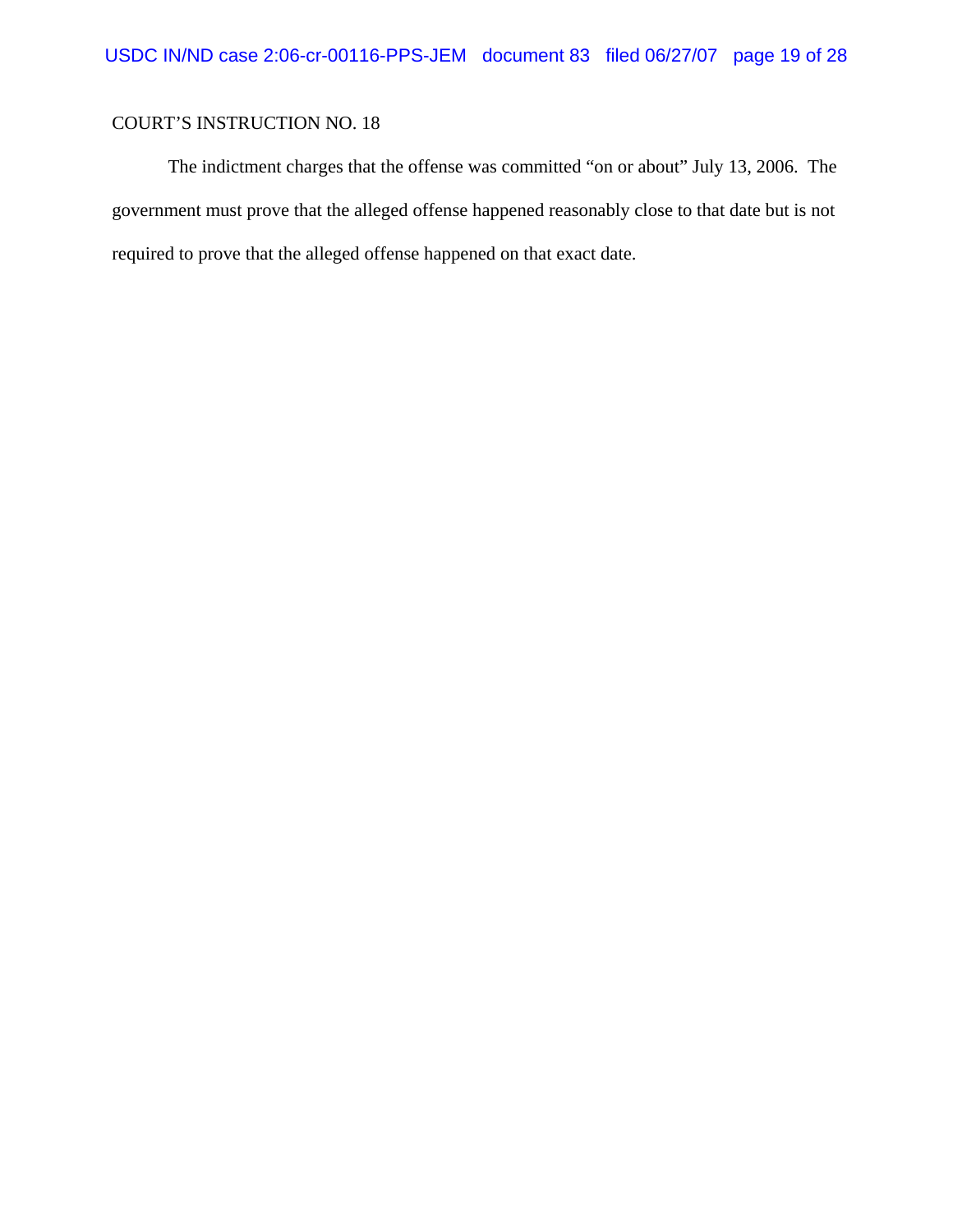The indictment charges the defendant with violating Title 21, United States Code,

Section 841(a)(1), which states, in part, as follows:

It shall be unlawful for any person knowingly or intentionally –

(1) to possess with intent to manufacture, distribute or dispense a controlled substance.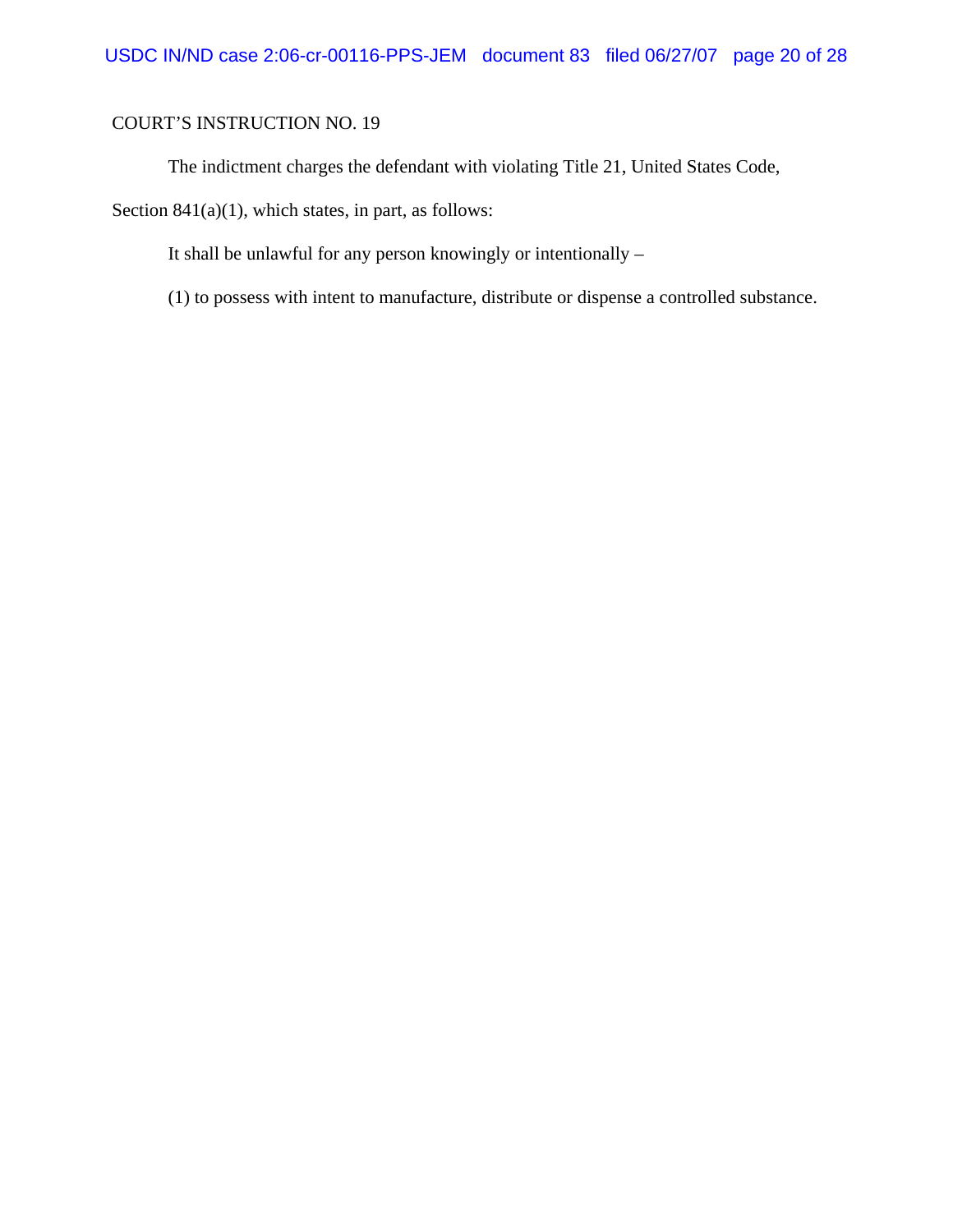To sustain the charge in the indictment of possession with intent to distribute five (5) grams or more of a mixture or substance containing a detectable amount of cocaine base that constitutes crack cocaine, the government must prove the following propositions:

First, the defendant knowingly or intentionally possessed cocaine base;

Second, the defendant possessed cocaine base with the intent to deliver it to another person.

It does not matter whether the defendant knew the substance was cocaine base. It is sufficient that the defendant knew that it was some kind of prohibited drug.

If you find from your consideration of all the evidence that each of these propositions has been proved beyond a reasonable doubt, then you should find the defendant guilty of this charge.

If, on the other hand, you find from your consideration of all the evidence that any one of these propositions has not been proved beyond a reasonable doubt, then you should find the defendant not guilty of this charge.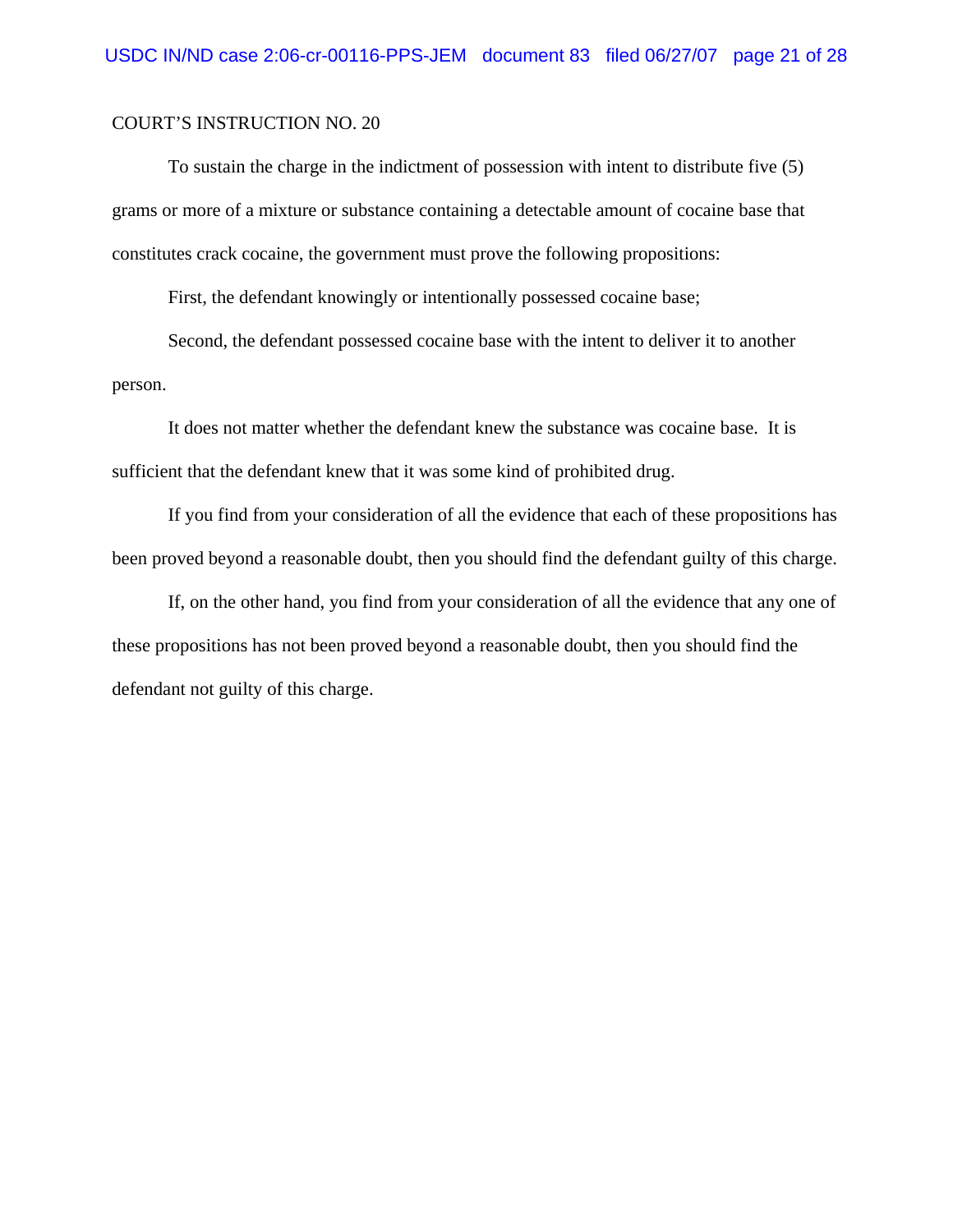Possession of an object is the ability to control it. Possession may exist even when a person is not in physical contact with the object, but knowingly has the power and intention to exercise direction and control over it, either directly or through others.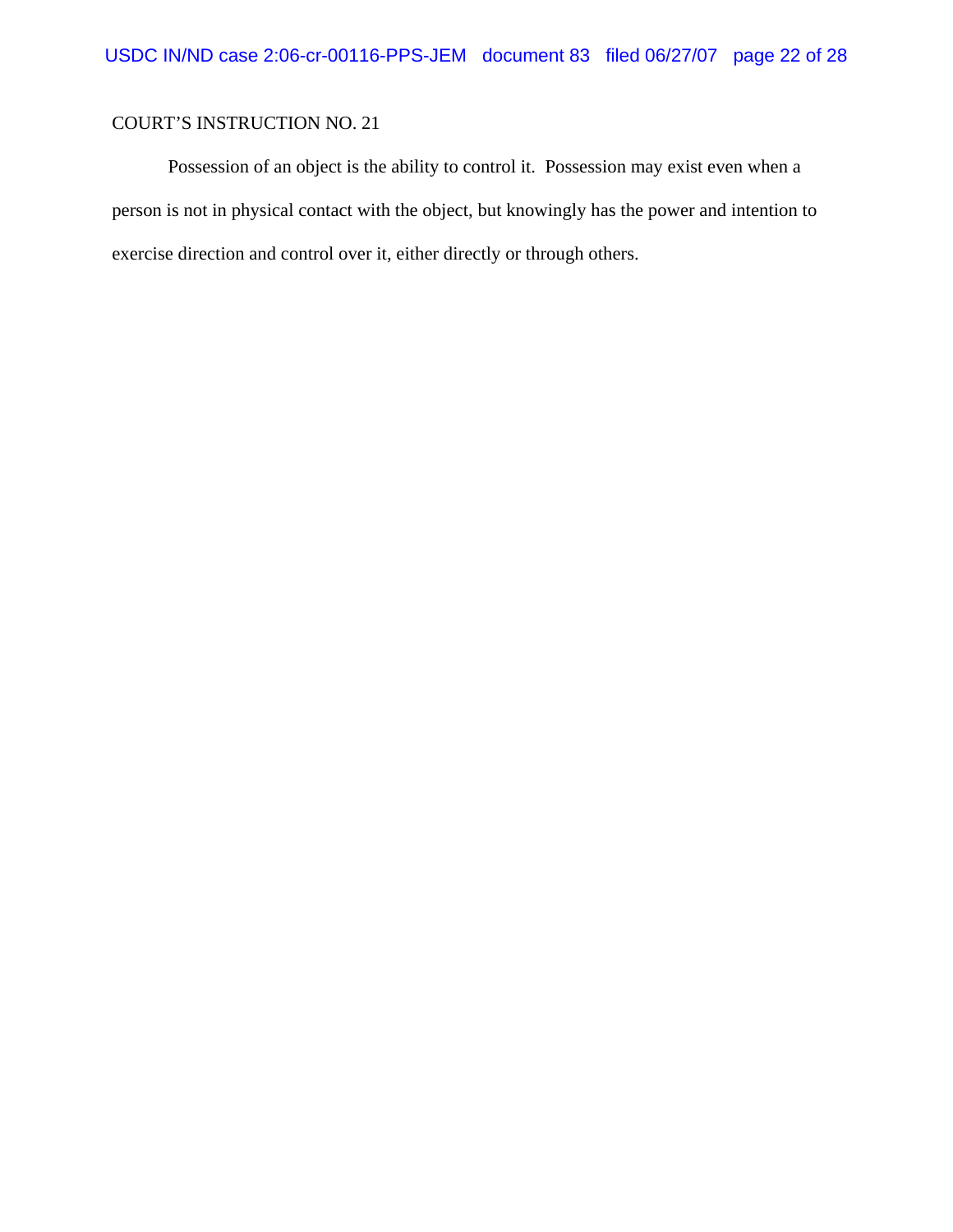USDC IN/ND case 2:06-cr-00116-PPS-JEM document 83 filed 06/27/07 page 23 of 28

# COURT'S INSTRUCTION NO. 22

Distribution is the transfer or attempted transfer of possession from one person to another.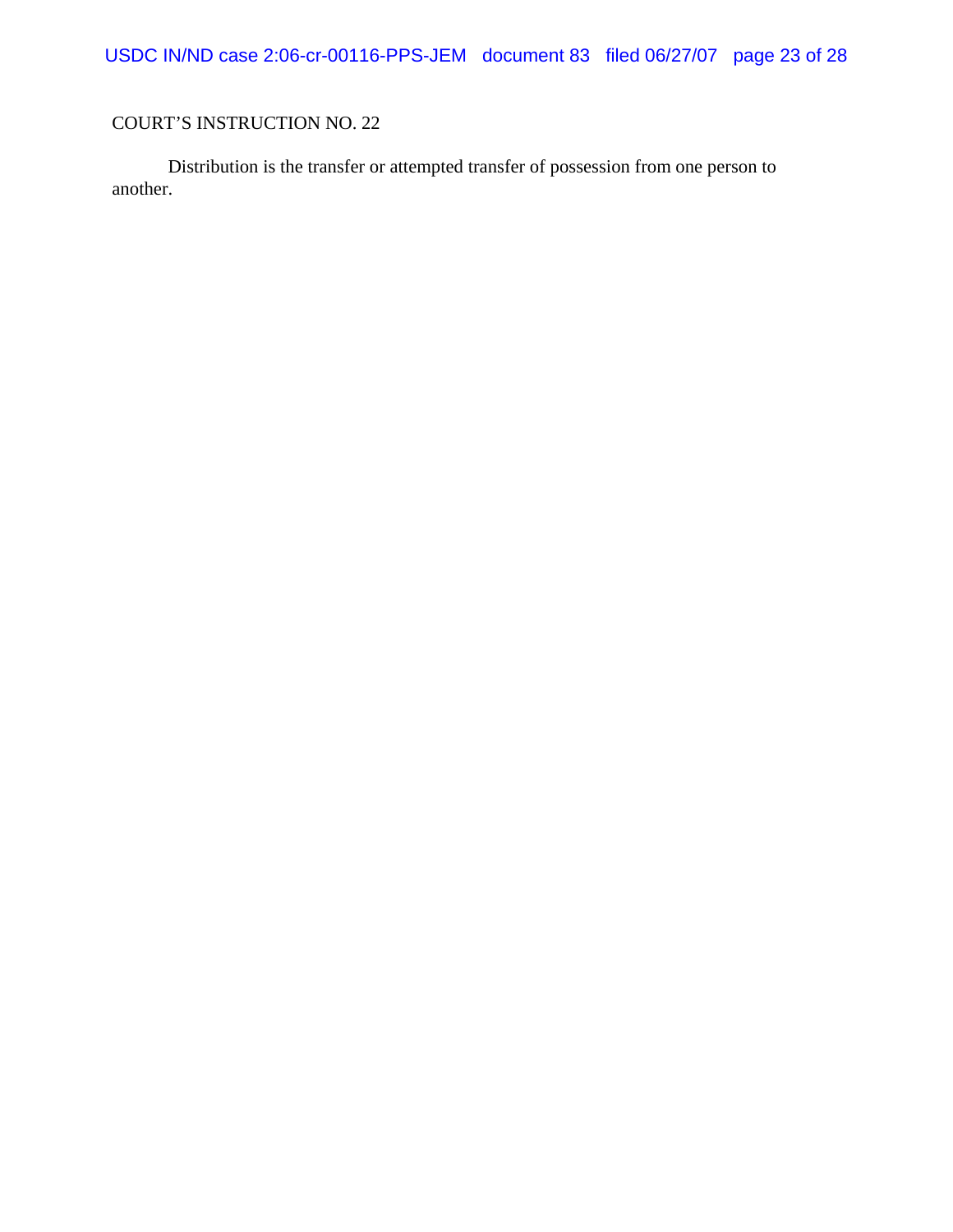When the word "knowingly" is used in these instructions, it means that the defendant realized what he was doing and was aware of the nature of his conduct, and did not act through ignorance, mistake or accident. Knowledge may be proved by the defendant's conduct, and by all the facts and circumstances surrounding the case.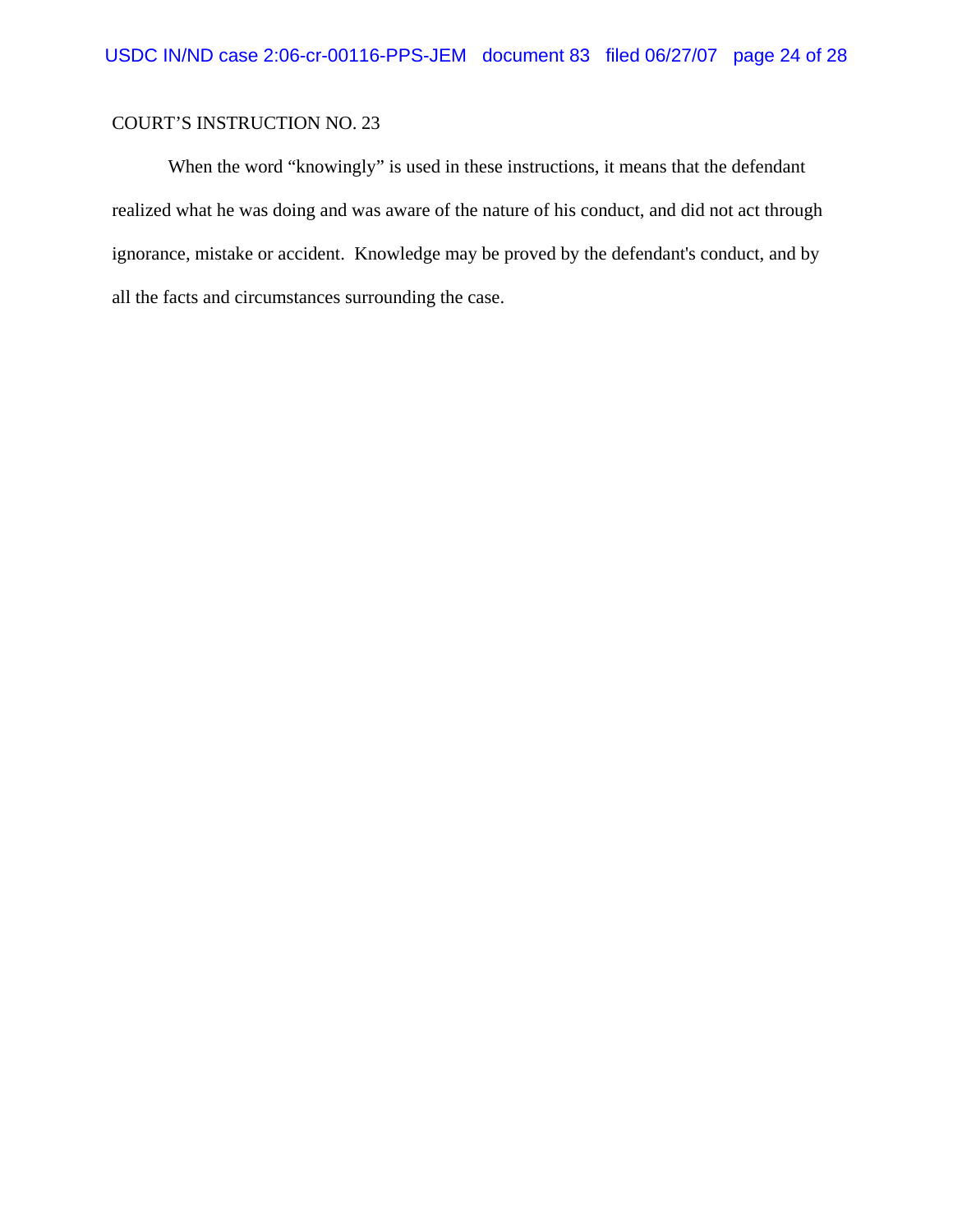You are instructed that cocaine base is a controlled substance.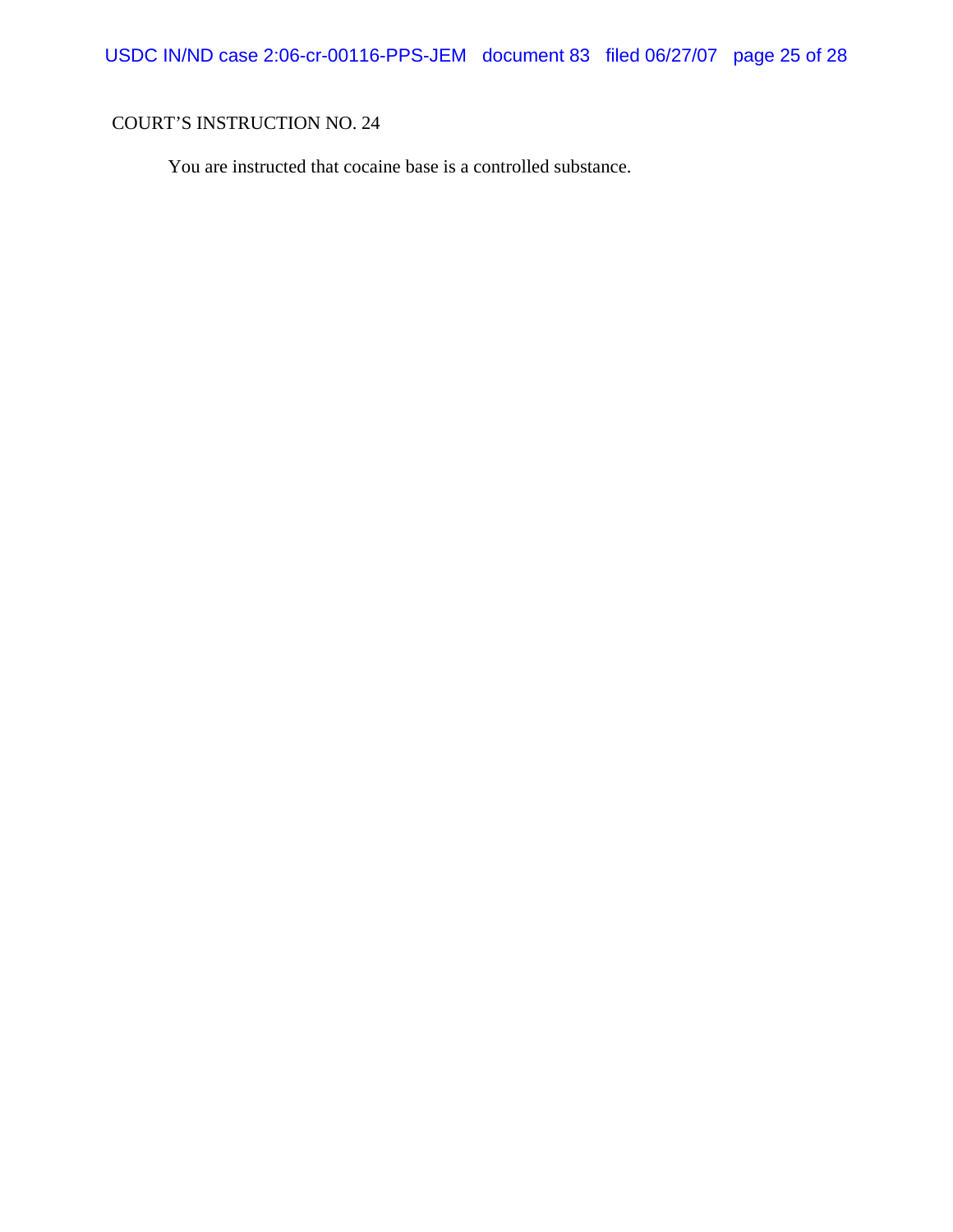Upon retiring to the jury room, select one of your number as your foreperson. The foreperson will preside over your deliberations and will be your representative here in court.

Forms of verdict have been prepared for you.

Take these forms to the jury room, and when you have reached unanimous agreement on the verdict, your foreperson will fill in and date the appropriate form, and each of you will sign it.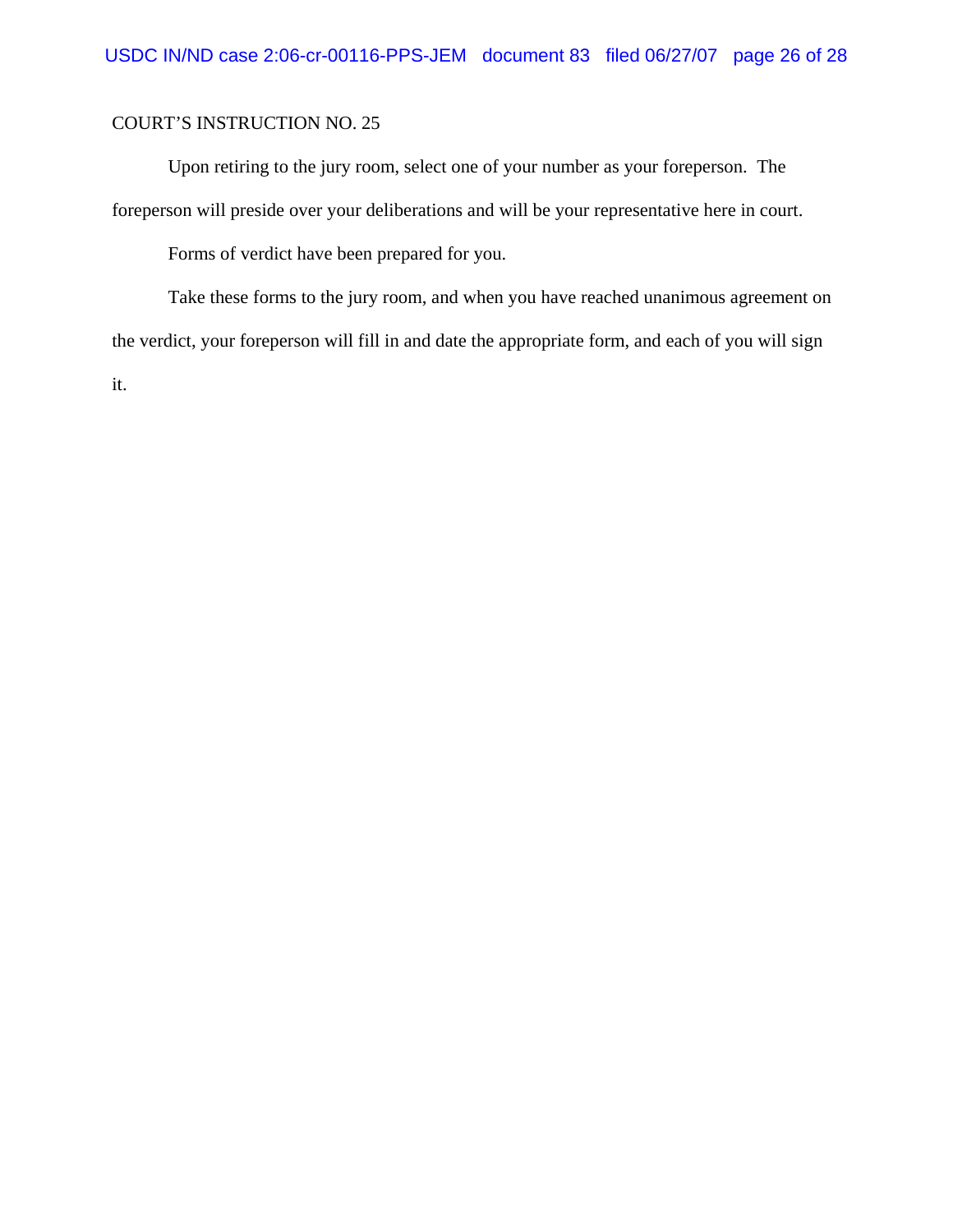I do not anticipate that you will need to communicate with me. If you do, however, the only proper way is in writing, signed by the foreperson, or if he or she is unwilling to do so, by some other juror, and given to the marshal.